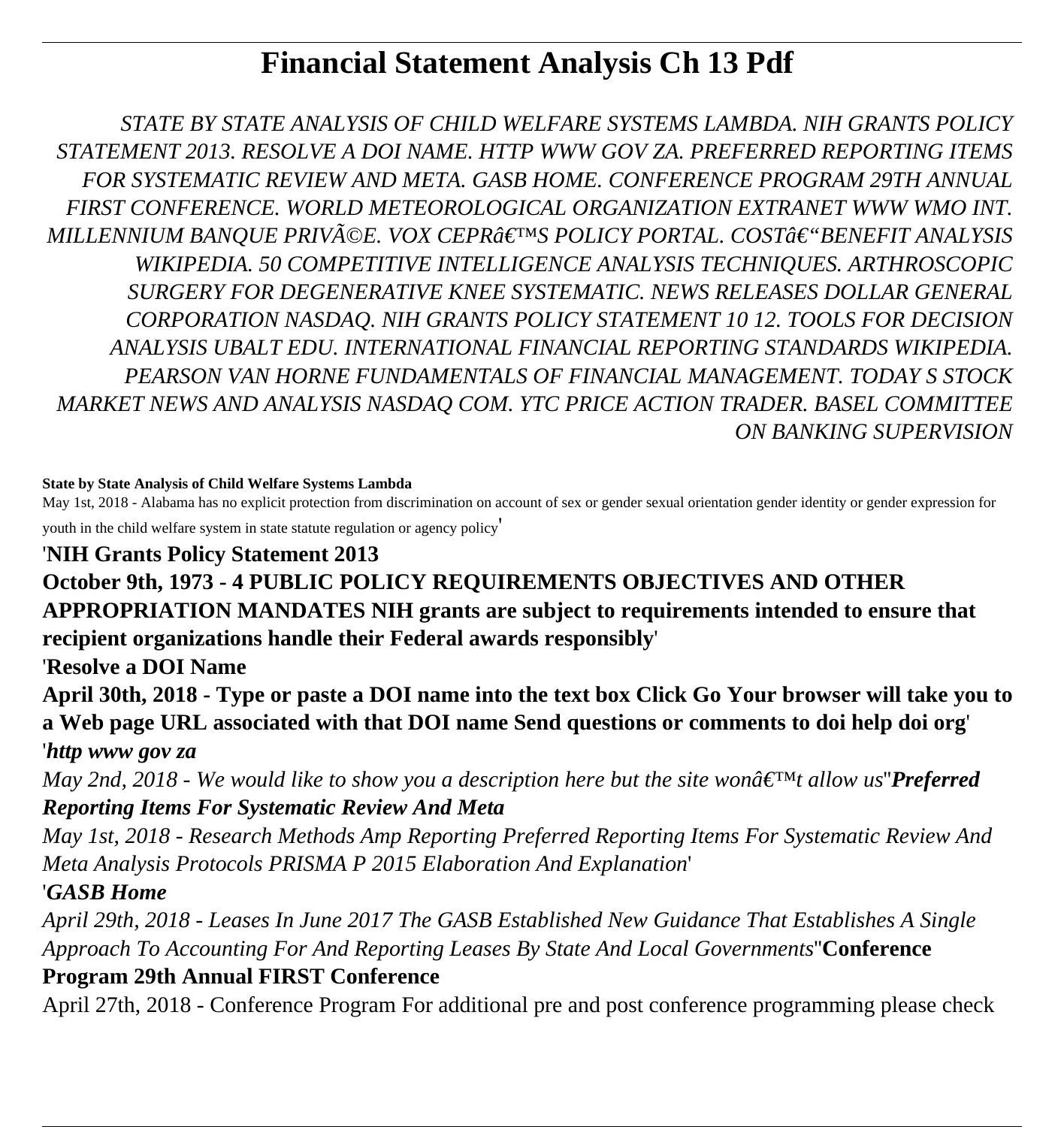the Additional Programming page Separate registrations apply This is a working draft agenda'

### '**World Meteorological Organization Extranet www wmo int**

April 30th, 2018 - World Meteorological Organization PROGRAMMES site English version WMO int'

#### **'millennium banque priv** $\tilde{\mathbf{A}}$ **©e**

april 29th, 2018 - advisory this service is suitable for clients with financial market knowledge wishing to participate in the decision making process for their

investment'

### <sup>'</sup>VOX CEPR's Policy Portal

May 1st, 2018 - Globalisation Discontents Blame Trade For Destroying Jobs And Slashing Wages While Its Supporters Rebut That Trade Openness Generates

Aggregate Gains That Can Potentially Benefit All'

#### '*COST–BENEFIT ANALYSIS WIKIPEDIA*

## *APRIL 29TH, 2018 - FURTHER READING CAMPBELL HARRY BROWN RICHARD 2003 BENEFIT COST ANALYSIS FINANCIAL AND ECONOMIC APPRAISAL USING SPREADSHEETS CAMBRIDGE UNIVERSITY PRESS*'

'**50 Competitive Intelligence Analysis Techniques**

May 2nd, 2018 - Top analysis techniques your competitive intelligence or strategic planning team should master''**ARTHROSCOPIC**

### **SURGERY FOR DEGENERATIVE KNEE SYSTEMATIC**

JUNE 15TH, 2015 - RESEARCH ARTHROSCOPIC SURGERY ARTHROSCOPIC SURGERY FOR DEGENERATIVE KNEE SYSTEMATIC REVIEW AND META ANALYSIS OF BENEFITS AND HARMS'

### '*NEWS RELEASES DOLLAR GENERAL CORPORATION NASDAQ*

*APRIL 30TH, 2018 - THE INVESTOR RELATIONS WEBSITE CONTAINS INFORMATION ABOUT DOLLAR GENERAL CORPORATION BUSINESS FOR STOCKHOLDERS POTENTIAL INVESTORS AND FINANCIAL ANALYSTS*'

#### '**NIH Grants Policy Statement 10 12**

April 29th, 2018 - 11 RUTH L KIRSCHSTEIN NATIONAL RESEARCH SERVICE AWARDS 11 1 General This Chapter Includes General Information About Kirschstein NRSA Individual Fellowships And Institutional Research Training Grants''**Tools for Decision Analysis ubalt edu**

April 29th, 2018 - Decision making under risk is presented in the context of decision analysis using different decision criteria for public and private decisions

based on decision criteria type and quality of available information together with risk assessment'